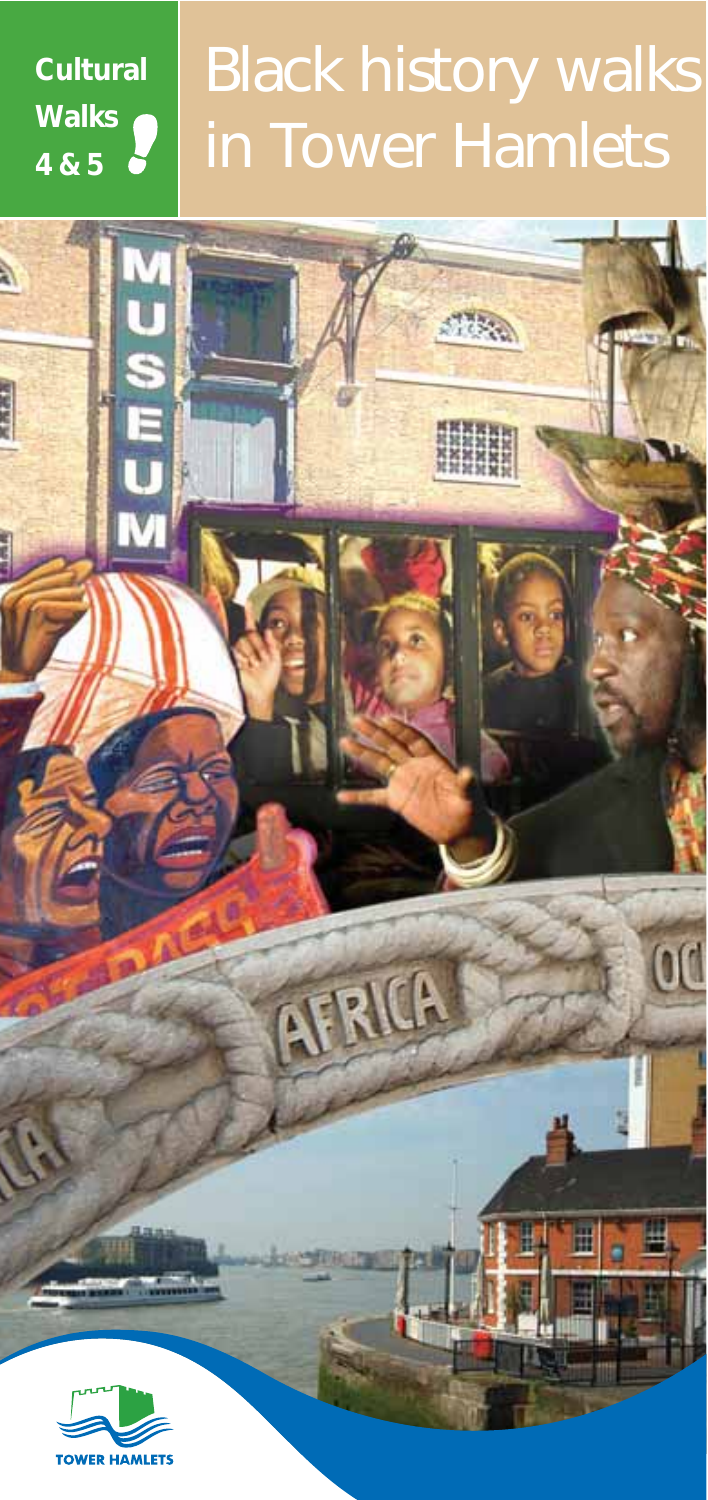

### **Introduction**

The history of London is often recorded in terms of waves of new arrivals and their impact on the city. Nowhere in the capital is this more evident than in East London. With its docks and a long tradition of welcoming immigrant populations from all over the world, Tower Hamlets' shifting populations have always reflected changes in national and global politics.

Black people have been a feature of East London life since Roman times. Their presence throughout successive eras serves as a reminder of Britain's slave trade, the nation's maritime history and the origins and resilience of one of Britain's earliest visible minority communities.

The walks in this leaflet bring us into contact with the full spectrum of these experiences – from poets to parlour-maids, from revolutionary writers to runaways. We will follow in the footsteps of individuals who made history and of those forgotten by it.

## **Walk 4**

### **Tower Hill to Museum in Docklands** *Sailors, Scribes and Slaves*

|  |               | <b>Starting point</b> Tower Hill tube station |
|--|---------------|-----------------------------------------------|
|  |               | Finishing point Museum in Docklands           |
|  | Estimate time | 2.5 hours                                     |

Start at Tower Hill tube station. Turn right as you leave the tube station into a green park, which is **Trinity Square Gardens (1)**. In Trinity Square Gardens is a memorial to the merchant seamen who lost their lives in World War Two. Many African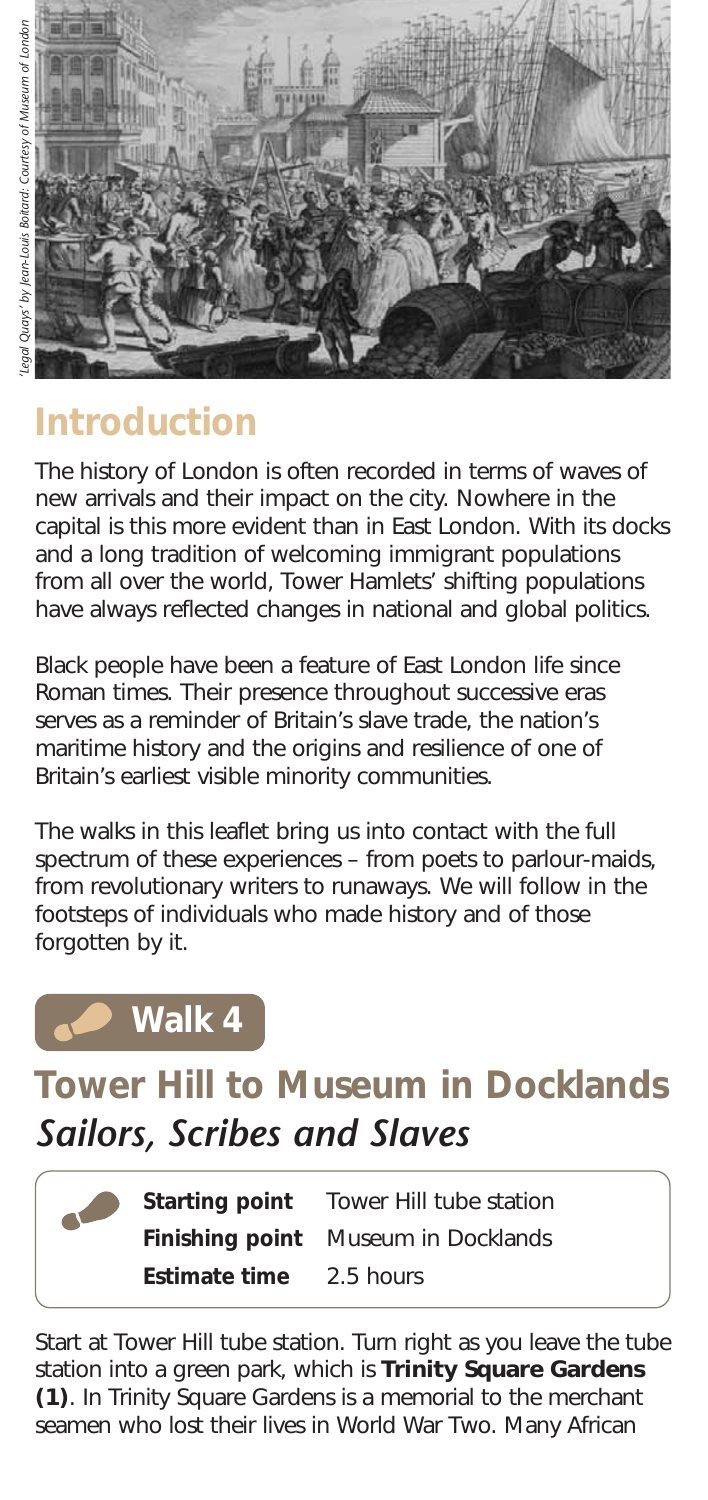sailors' names can be found on the memorial. As you look to your left you can see the Tower of London, one of the most historic buildings in England and a one time Royal Palace. The Tower contains the British Crown Jewels, one of the finest collections of jewels in the world. In 1692 a 16-year-old black slave of Thomas Dymock, the Lion Keeper at the Tower's menagerie, fled from captivity taking with him £10 in silver and one guinea. What became of him is not known.

Beyond the Tower is the River Thames and, more specifically, the Pool of London. At the height of the British Empire this area was the busiest port in the world. Many of the goods would have been brought in from the Caribbean, often from slave plantations. This stretch of water appears in the opening shots of the 1936 Paul Robeson musical *Song of Freedom*, the first film to highlight the multi-ethnic population of the docks.

This part of the river has historically been both a point of arrival and departure – forced and voluntary – for black and other immigrant groups. East London's visible minority populations increased significantly during the period of transatlantic slavery. Most black immigrants got their first view of London from the Thames, some were brought here as 'slave-servants', others found work as sailors or dock workers and settled along the riverside.

Retrace your steps past Tower Hill tube station and the remains of the roman wall until you get to the traffic lights. Cross with Tower Gateway DLR station on your left and go straight up

Shorter Street and on the right you will see Tower Bridge. You now enter **Royal Mint Street (2)**. This street used to be known as Rosemary Lane and was one of the worst slums in London. This neighbourhood was the home of the Chartist agitator David Anthony Duffy who was described as walking about 'without shoe or stocking'. He was arrested in April 1848 as one of the organisers of a Chartist demonstration in Kennington Which ended win black at the Lyon Office.<br>
Where soloned Coat<br>
which sails are which black bilance win black bilance<br>
ings a silver Collain<br>
and Charges born<br>
both his Ears.<br>
Beyond the Tower is the Lyon Office.<br>
Leo the L

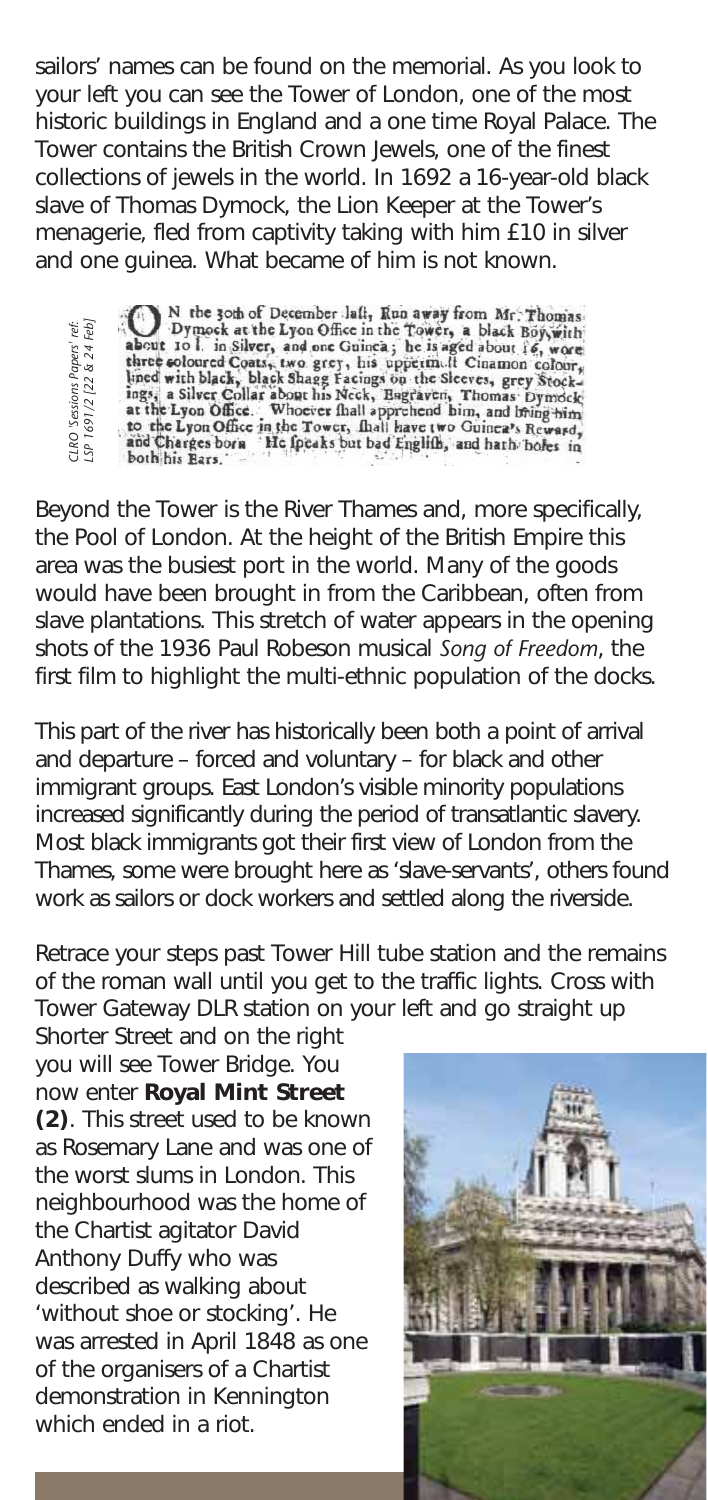Head up Royal Mint Street to its junction with Dock Street. A little way down Dock Street, on the left side of the road, you will see a plaque on a building commemorating the **'Battle of Cable Street' (3)** on 4th October 1936 when groups of Jews, dockers of all ethnic groups, communists and exservicemen successfully prevented the Blackshirt followers of Sir Oswald Mosley (the leader of the British Union of Fascists) from marching into the East End to attack the Jews.

Cross over Dock Street and keep walking straight ahead. The street becomes **Cable Street (4)**, which gave its name to the infamous battle.



This area has had a history of black settlement for the last three centuries. The neighbouring street of East Smithfield was the site of *The Shovel* public house where on 29th June 1787 local constables were beaten and 'turned out' of the pub by over 40 black drinkers. In 1919 Cable Street was the scene of one of the race riots which erupted across Britain and the United States of America. In Britain, white colonial soldiers were prominent in these riots, often attacking local black communities which had grown up in the port cities and established greater social and economic independence than was possible in the colonies. In Cable Street racists objected to white women fraternising with black men living in the street. A café in the street was set alight and gunshots fired. This wave of violence took place as the Paris Peace conference rejected the Racial Equality Proposal put forward by Japan. It also contributed to the development of independence movements in Africa and the Caribbean and the rapid evolution of Marcus Garvey's pan-african Universal Negro Improvement Association.

By the 1950s so many black residents had settled in this district that the area around Golding Street, Greenfield Street and Cable Street was known as 'the Harlem of London'.



Walk down the street and take the first road to your right, Ensign Street. Then turn into the first small alley on your left, Grace's Alley. After a few steps you come to a rather dilapidated building called **Wiltons (5)**. In the 19th century it was one of the most famous music halls in London seating audiences of 3,000 people. In common with similar Victorian institutions it helped to popularise the 'minstrel' phenomenon with white performers such as Messrs Duriah and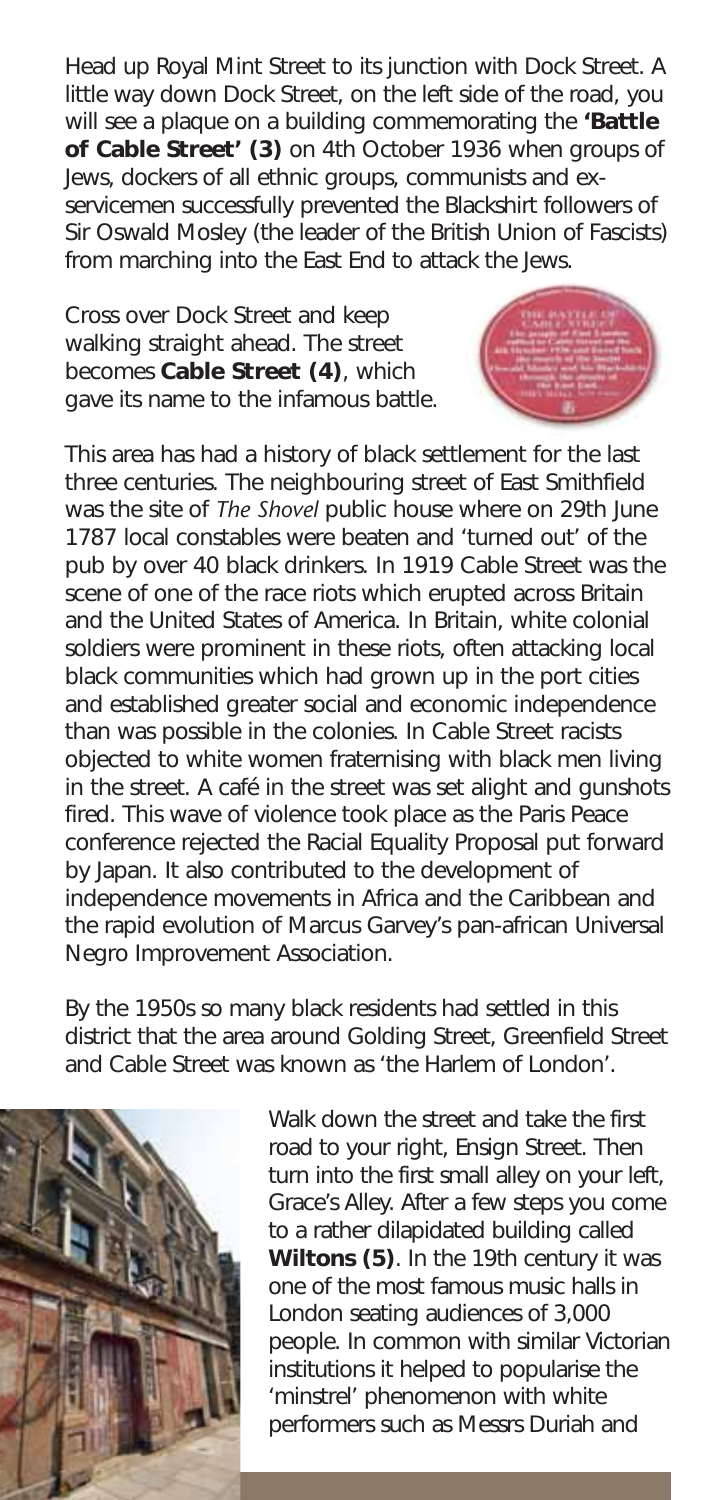Davis in 1865. The Methodist East End mission took it over in 1888 and the famous (or infamous) mahogany bar was converted into a coffee house for around 1,000 people. It had beds for 30 people and there were always black sailors seeking accommodation here.

It closed in 1956 and there were plans to demolish it. However, protestors led by the poet laureate Sir John Betjeman objected and it was taken over by



Broomhill Opera which staged the first all-black Carmen, the South African mystery plays and a black version of *The Beggar's Opera*. HRH The Prince of Wales has recently become Wilton's first Patron and the trust is now raising funds for an extensive refurbishment of this Grade II listed building.

Continue along Grace Alley to Wellclose Square, turn first left up Fletcher Street into Cable Street again and then turn right. On a site opposite **74-87 Noble Court (6)** was the house (now demolished) lived in by Bandele 'Tex' Ajetunmobi, the photographer, whose photographs were 'rediscovered' in an exhibition at the Spitz Gallery in October 2002.

Continue walking along Cable Street until you get to Cannon Street Road. Up the street to the left is what used to be called **Bigland Street School (7)** and is now called Mulberry Girls School. This is one of the schools where the Guyanese writer ER Braithwaite taught. Braithwaite was an engineer who, despite having served as a bomber pilot in the Royal Air Force in WWII, could not get a job because of his colour. He then trained as a teacher. His experiences of teaching were set out in the book *To Sir With Love*. This book was later turned into a film starring Sidney Poitier. This area was also the focus of James Greenwood's 1874 article *A Visit to Tiger Bay* which documented the black and Asian presence in this area.

Go right down Cannon Street Road until you come to the magnificent baroque church **St. George in the East (8)**, one of three churches in the borough designed by Nicholas Hawksmoor, Christopher Wren's assistant. Many black baptisms took place here including that of a 15-year-old slave, Anne Clossen. She promptly left her master and negotiated very well-paid employment (£7 per annum) with a local surgeon.

As you go up the steps of the church look to your right and look for the rigging of sailing ships. This is Tobacco Dock, a Grade 1 listed warehouse designed by the engineer John Rennie in the early 1800s. It is sobering to think that at the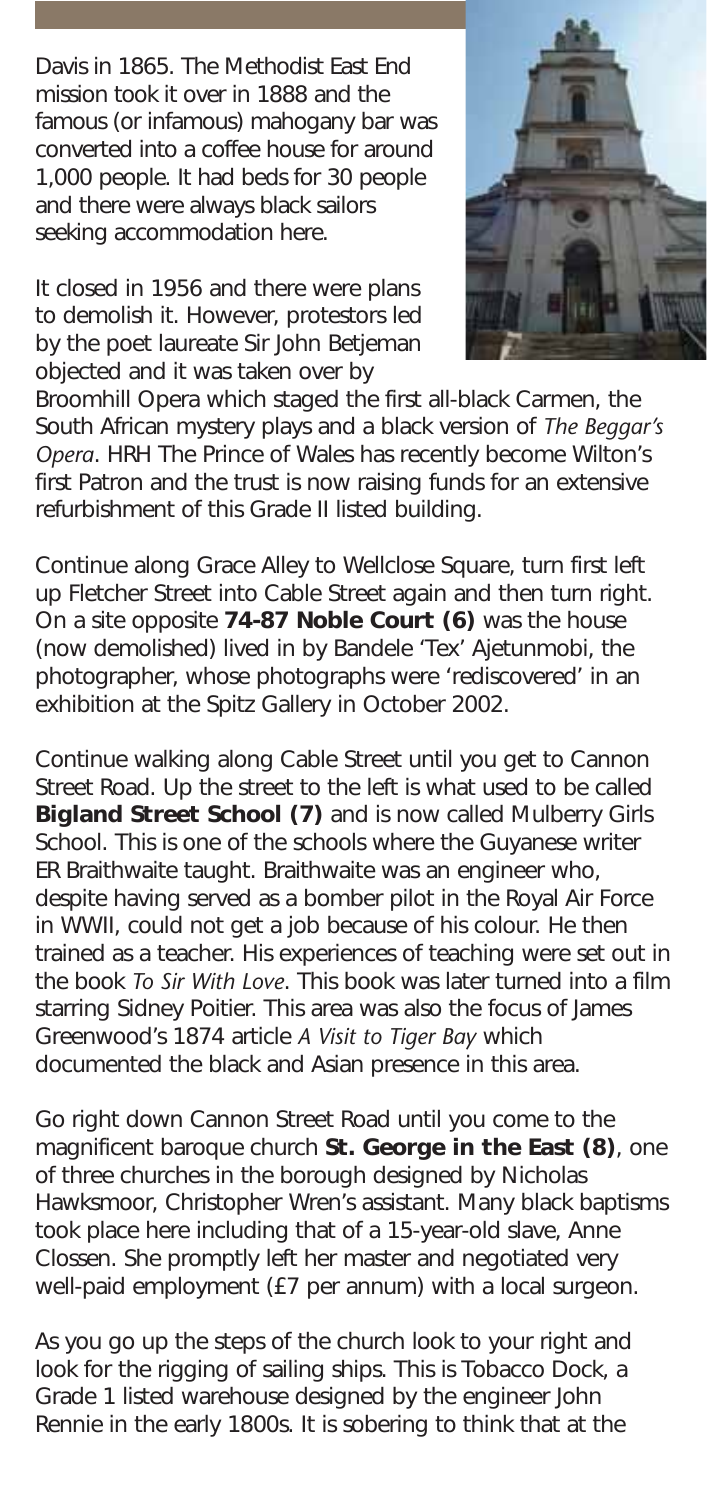time it was opened the tobacco was brought in from slave plantations in Virginia, America. If you look to the left as you go up the steps you will see the now abandoned **St. George in the East School (9)** behind 206 Cable Street. This school was the first school in the East End where the Guyanese author ER Braithwaite taught.

Go to the right, around the church and into the churchyard at the rear. Head diagonally across to the left and you will come to a neo-classical building called **St. George's Town Hall (10)**, which served as the Town Hall for this area for many years. You will see a large and colourful **mural (11)** on the west wall commemorating the Battle of Cable Street. There is only one black protester featured on the mural, just above the banner reading 'They Shall not Pass'. The mural was first painted by David Binnington in 1979. It was vandalized by right-wingers in 1982 and repainted by the artist Ray Walker in 1982-83. He relied a great deal on contemporary photos in painting it.

Take a long walk now, right to the end of Cable Street. On your way you'll pass by an interesting variety of housing, including a selection of large warehouses now converted into artists' studios. From the left hand side of Cable Street carefully cross Butcher Row using the traffic island. Turn right, then left into a small park. Go through the park, across the footbridge and left into Horseferry Road. Follow the road around to the right and turn left into Narrow Street, crossing the entrance to Limehouse Basin, another of the East End's historically busy dock areas. In 1827, Thomas De Quincey described the area in his work *On Murder Considered as One of the Fine Arts* as "a



most chaotic quarter of eastern or nautical London…Every third man at the last might be set down as a foreigner. Lascars, Chinese, Moors, Negroes, were met at every step."

Walk along Narrow Street and at the statue of the Herring Gull turn left into Ropemaker's Fields. Turn left across the fields, cross over the canal bridge to Island Row, continue to Commercial Road, which was built by the East India and West India Companies to facilitate the transportation of goods from the colonies into London.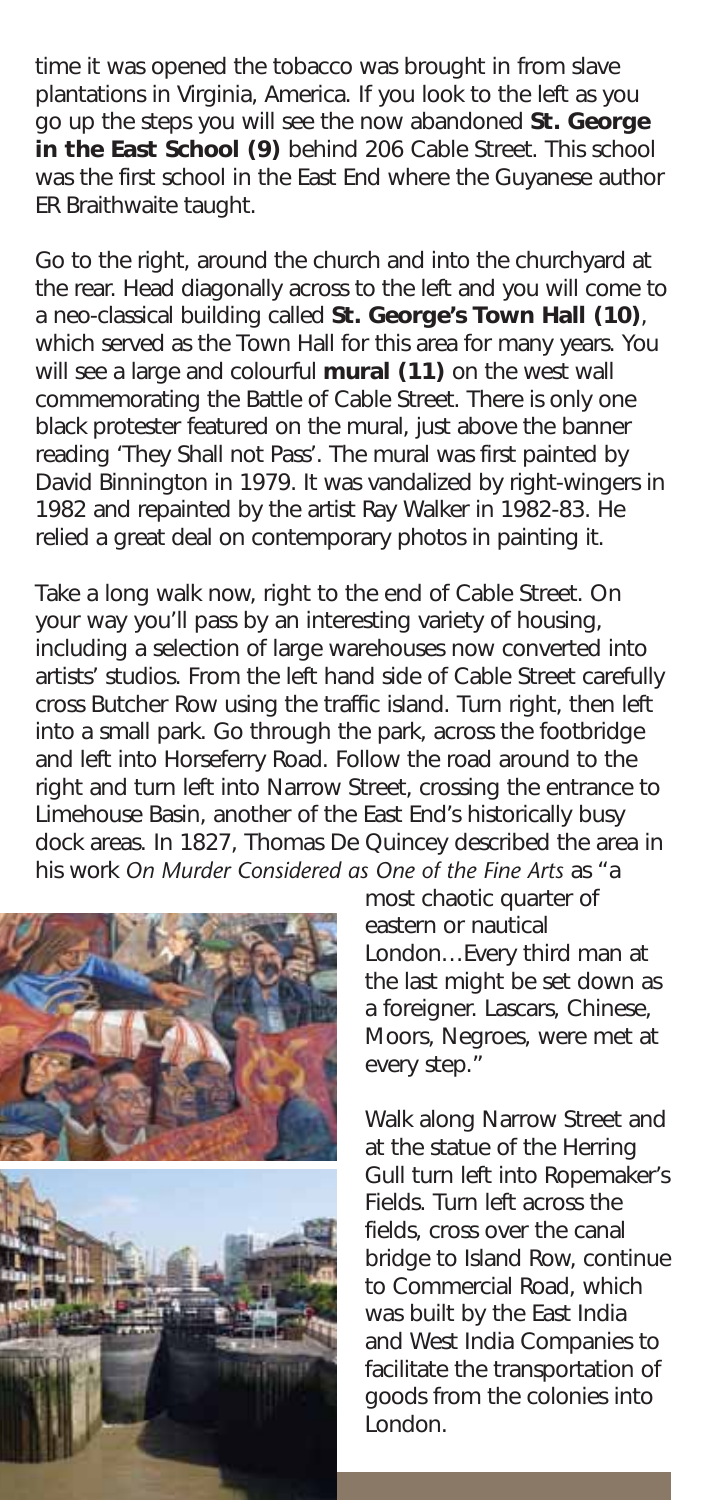Keep walking on eastwards and fairly soon on your left, on the corner of Salmon Lane, you will see an impressive building (now a block of apartments) known as **The Mission (13)**. It was originally known as the Empire Memorial Hostel and was opened in 1924. Every day of the year 2-3,000 seamen with no homes to go to arrived in the port of London, with its 32 miles of docks. These men would earn no more money until they were signed to another ship. The British Sailors' Society was chief among those organisations tasked with catering for the urgent needs of these men. In 1917, presiding over the Ladies' Guild of the Society, the Dowager Lady Dimsdale inaugurated the scheme to build the Empire Memorial Hostel as a memorial from the whole



Empire to the 12,000 merchant seaman of all races across the British Empire who died in the First World War. It was felt that the most appropriate way of honouring the dead would be through looking after their living descendants and companions.

Contributions flooded in from across the globe, from the dominions and the colonies and according to *Syren and Shipping*, 22nd May 1929, it was "admirably equipped and most efficiently maintained with sleeping accommodation for 205 men, each in a separate, clean airy cabin."

*Syren and Shipping*'s 1929 account also gives us an indication of the Hostel's popularity and standing at the time: "Since the Empire Memorial Hostel was opened in Commercial Road in 1924, it has provided accommodation for very nearly one million men." They reported that "letters are constantly being received from all over the world containing requests for the reservation of rooms for men expecting to arrive in London."

Following the closure of the docks in the 1960s and 1970s, the Hostel lost its seamen and finally closed in 1979. The Hostel was sold, briefly became a 'home' for the homeless but then closed in 1985. In 1994, it was sold to a property developer who converted it into 50 private flats and gave it a new name 'The Mission'.

Go past the old Limehouse Town Hall until you come to the church of **St. Anne's Limehouse (14)**, another church by the great baroque architect Nicholas Hawksmoor.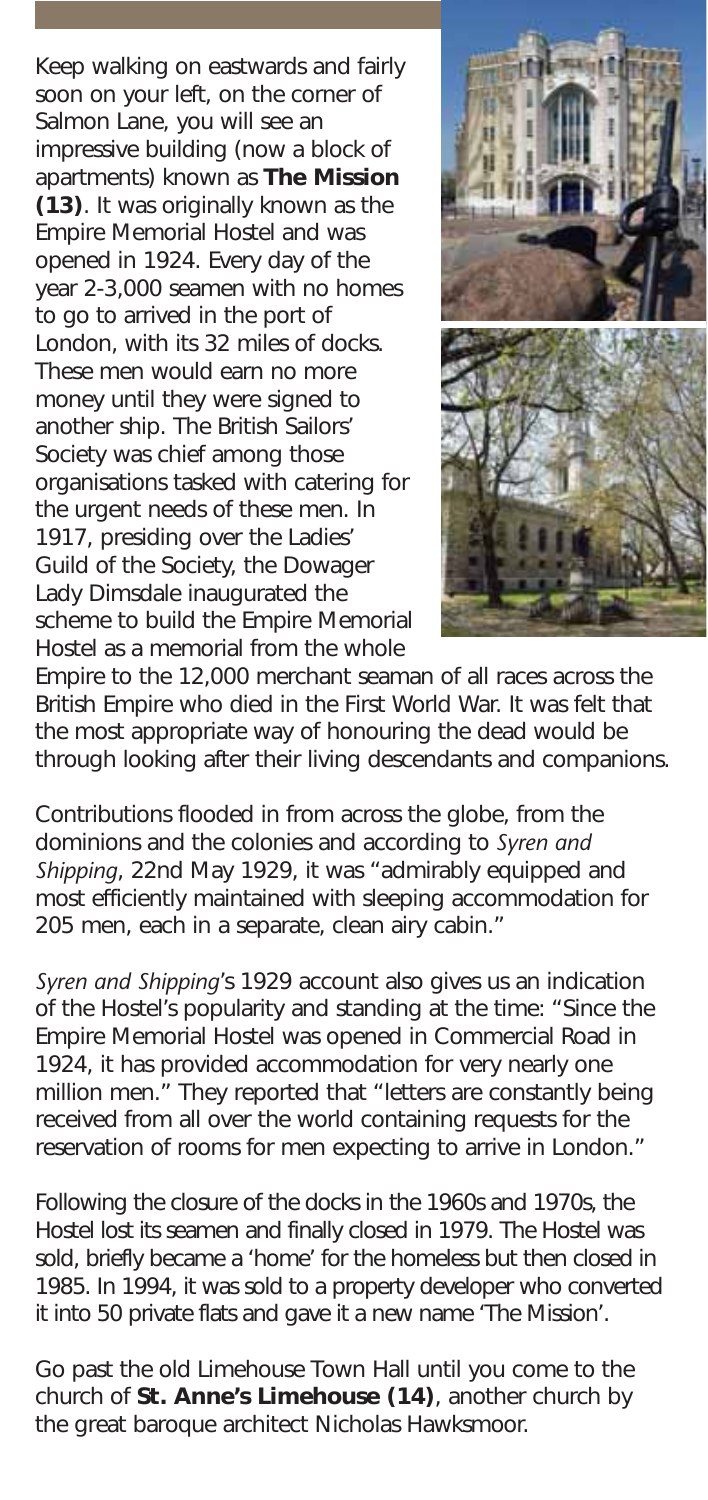



Curve right along the West India Dock Road. On the corner is the **Passmore Edwards Sailors' Palace (15)** – the British and Foreign Sailors Society. The carving over the doorway includes Africa in the countries and continents listed. Today, this building is made up of modern flats.

Shortly afterwards, on your left, is Limehouse Police Station. To the right of the police station is a block of flats called West India House, opened in 1946 by Clement Attlee. It was originally the site of the Strangers Home for Asians, Africans and South Sea Islanders which was established in 1857.

Walk on across Westferry Road. As you turn right into Hertsmere Road you pass the site of the former Charlie Brown's pub which was much frequented by sailors from the Caribbean. Sadly it was demolished when the Limehouse Link was built in

the early 1990s. Walk past the Dockmasters House with the cinema on your left. In front of you will see the rear of the **Museum in Docklands (16)**. Bear right past the building and turn left past the Ledger pub. Just before you turn left you will see a large memorial plaque on the wall commemorating the opening of the West India Docks in 1802. The names on the plaque include many City financiers who owned large slave plantations in the Caribbean. The docks were specifically created to guarantee the safe handling of their sugar, rum, coffee and timber. Only a third of the warehouses were left after the bombing in WWll. One of the warehouses has been turned into the Museum in Docklands, which depicts the history of the docklands including an overview of the transatlantic slave trade.

If you stand with your back to the entrance of the museum, to the south west you will see a reconstructed arch, crowned by a ship called *The Hibbert*, which was first erected in 1807 in memory of George Hibbert, an alderman and plantation owner who was instrumental in establishing the docks. In the same year the bill abolishing the slave trade throughout the British Empire was passed.

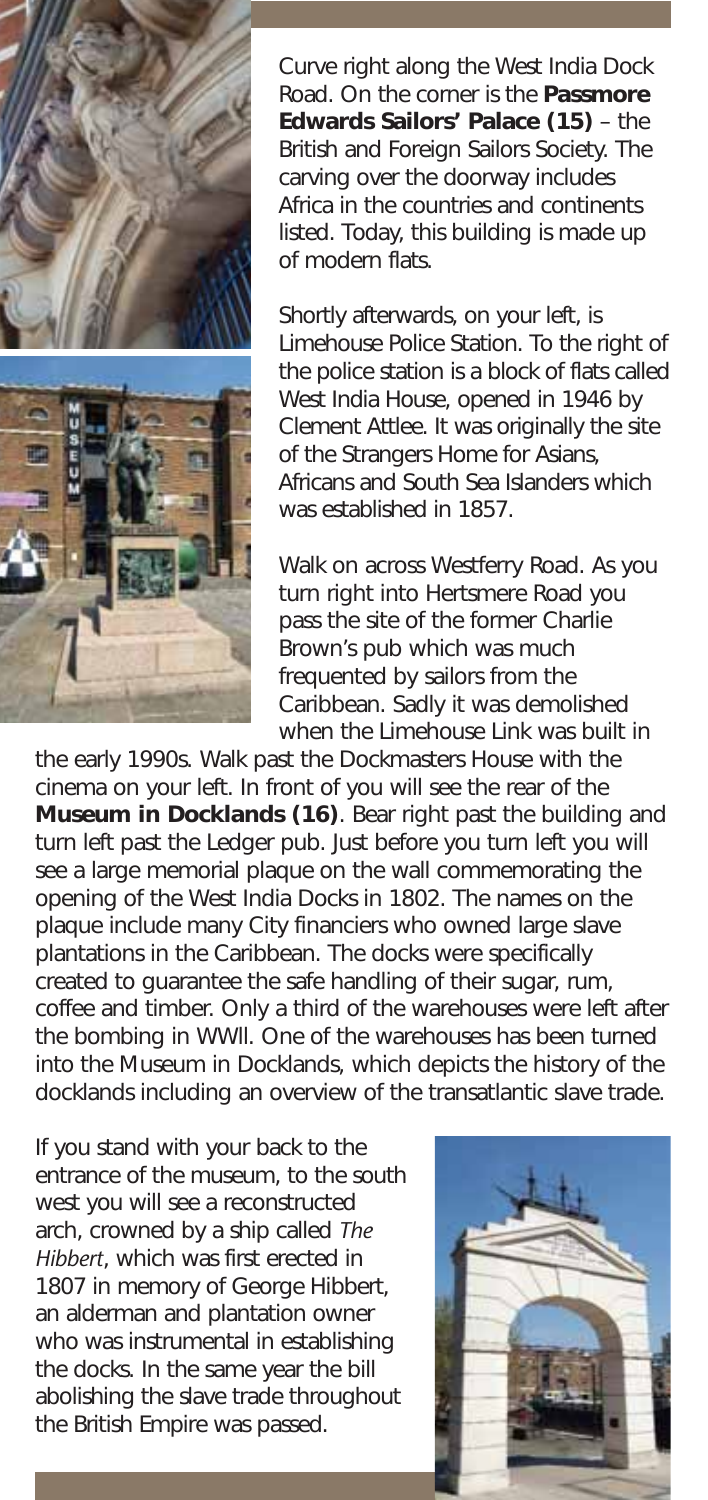### **Museum in Docklands**

The Museum in Docklands charts the history of the area from the Roman Thameside trading post through to the Canary Wharf Development in the 1980s and 1990s. Opened in 2003, this former rum, coffee, cotton and sugar warehouse with its atmospheric exposed brickwork and timber floors, is now home to a fascinating exploration of the area's 2000 year history. Archaeological finds, models, photographs, testimonials and re-creations explore the lives of those who built and shaped the port's long riverfront, from yesterday's gentleman pirates to today's city workers.

Through touchscreen interactives visitors are led by Time Team's Tony Robinson to explore the early ports of London, from the Saxon settlement in Covent Garden to the medieval port at Billingsgate. Enormous whale-bones mark one of the uses of the early wet docks at Rotherhithe in the 18th century, when London was at the centre of the world whaling trade, while a gibbet cage set at the end of a re-creation of a legal quay reveals the fate of those engaged in piracy and is particularly popular with the Museum's younger visitors!

In 'Sailortown', wander through 19th century alleyways, when ships jostled to unload their wares, the air was suffused with the smells of exotic goods, and the sound of different languages echoed along the wharves. In 'London, Sugar and Slavery' discover the capital's untold involvement in the transatlantic slave trade and be touched by the real objects and personal stories that have left their legacy on the city today.

Museum in Docklands also has a children's section called 'Mudlarks' which enables under 11s to explore aspects of the area through interactive play. There is also an on-going programme of events, study days, courses and workshops on a variety of topics, for adults and children.

#### **Museum in Docklands**

History walkers can get two full-price admission tickets for the price of one until 31st March 2008. Just show this guide at the ticket desk when you visit Museum In Docklands. Annual ticket £5 (you can visit as many times as you like in a year). Concessions £3. NUS cardholders and children under 16 FREE.  $for$   $\overline{\phantom{a}}$ 

Museum in Docklands is located at West India Quay, London E14 4AL Tel: 0870 444 3857 Opening hours: daily 10am – 6pm www.museumindocklands.org.uk



**2**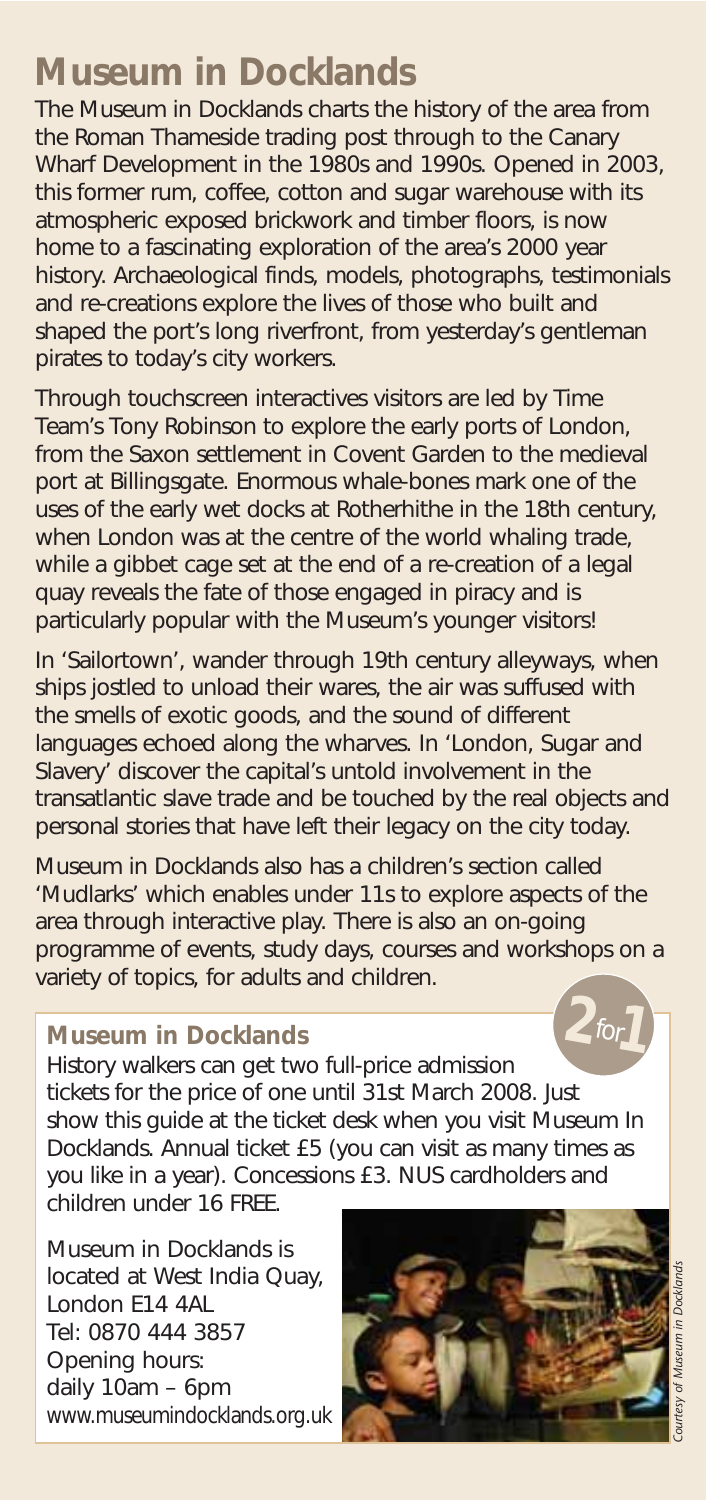

## **Aldgate to Stepney Green** *Priests, writers and statesmen*

**Starting point** St. Boltoph's, Aldgate **Finishing point** Ragged School Museum **Estimate time** 1.5 hours

Start at the church of **St. Botolph's, Aldgate, (1)** the great 18th century church by George Dance the Elder. Black baptisms, marriages and burials have taken place in this parish since 1586. Aldgate also features in the opening paragraph of the book *To Sir With Love* by the Guyanese author ER Braithwaite, an autobiographical account of his career as a teacher in the East End. Near this church was the headquarters of the publishing company Archibald Bell which published the works of American Phillis Wheatley, which wasn't possible in America at the time due to segregation. Her *Poems on Various Subjects, Religious and Moral*, published in 1773, is believed to be the first book published by a black woman in the Englishspeaking world.





Walk eastwards along Aldgate High Street and go under a subway, emerging at the Whitechapel High Street North exit. As you emerge from the subway look left up Middlesex Street - better known to the world as the site of the famous **Petticoat Lane Market (2)**. In this street there lived one of the most famous authors of an 18th century slave narrative, Ukawsaw Gronniosaw. His 1772 book, *A Narrative of the Most Remarkable Particulars in the Life of James Albert Ukawsaw Gronniosaw, an African Prince, as related by himself* was the first. A more contemporary figure who achieved fame in this street in the 1930s was Ras Prince Monolulu who sold betting tips resplendent in 'traditional' African warrior garb, and who was still operating at this spot until the 1960s.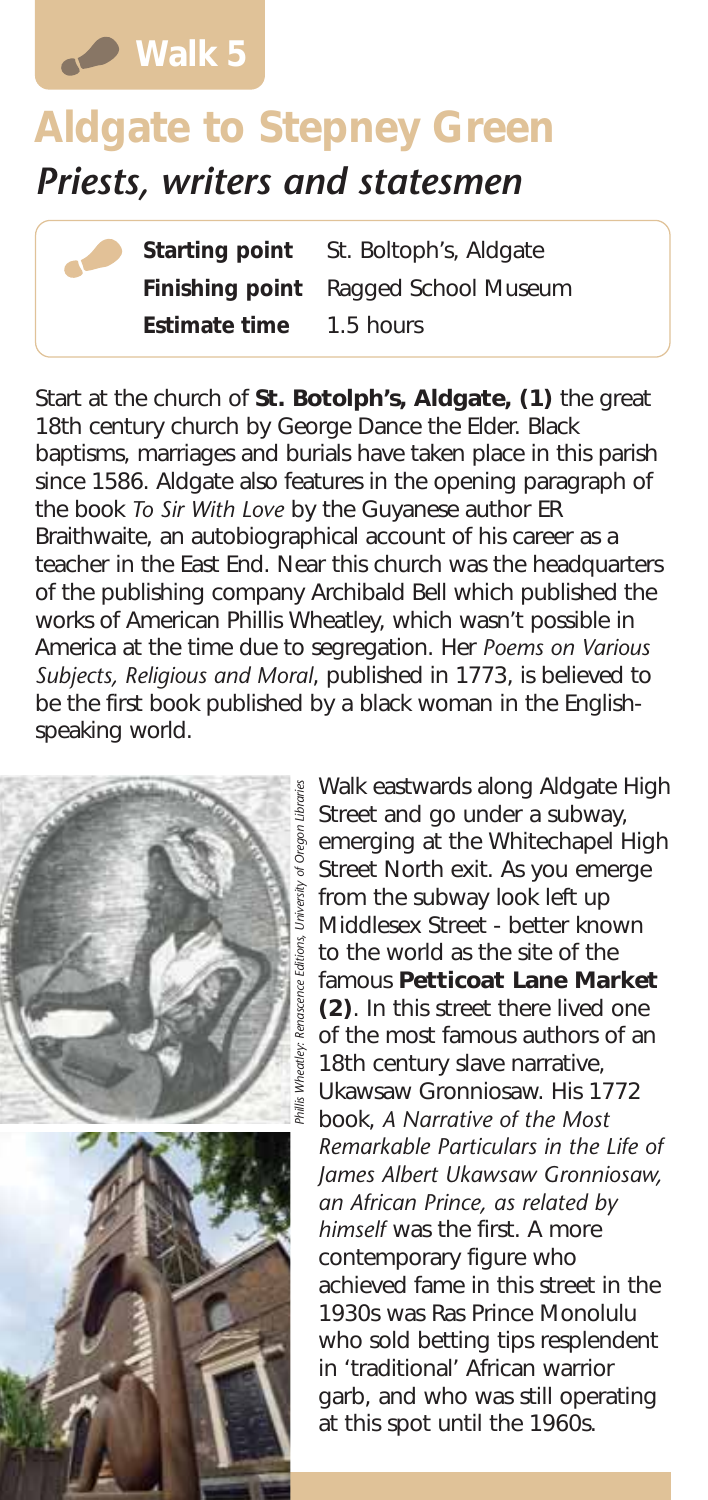Continue eastwards along Whitechapel High Street until you get to the entrance of **Aldgate East Tube Station (3)**, on the corner of Commercial Street and Whitechapel High Street. It was at this junction (then known as Gardiners Corner) that barricades were built by Jews, dockers of all ethnic groups, communists and exservicemen on 4th October 1936 to prevent the leader of the British Union of Fascists, Sir Oswald Mosley, from invading the East End to attack the Jews (See walk 4 on this point).

Cross over at the traffic lights and continue along the High Street until you come to the **Whitechapel Art Gallery (4)**. It was designed by the Arts and Crafts architect Charles Harrison Townsend and founded at the behest of The Rev Samuel Barnett and his wife Henrietta. From its foundation its policies were to give attention to art



from all over the world. In 1995 it held an exhibition called 'Seven Stories about Modern Art' exhibiting work by African artists Koloane, Samb, Abdalla Kentridge and Emokpae. In 1998 it exhibited the work of the West Indian artist Aubrey Williams. In 2006 the East End Academy exhibition was curated by the artist Chris Ofili, winner of the Turner Prize in 1998.

Carry on eastwards. On your right you'll see the East London Mosque with its dome and tower, and the adjacent London Muslim Centre.

When you get to Vallance Road, walk through Whitechapel Market until you stand before the **Royal London Hospital (5)**, one of the most famous in London. It has trained black doctors and nurses from all over the world. In 1890 Dr. Stratton Guinness, of the famous brewing family, visited Africa from his home in Bow. While in Nigeria he met Prince John Mandombi who suffered from a mysterious illness. He brought him back to the Royal London and a Dr. Fagen identified the disease as trypanosomiasis (or sleeping sickness). Despite the doctor's best efforts the Prince died but the event led to a great deal of research into the disease, which is prevalent in Africa again today. A plaque was put up in the ward where the Prince was treated.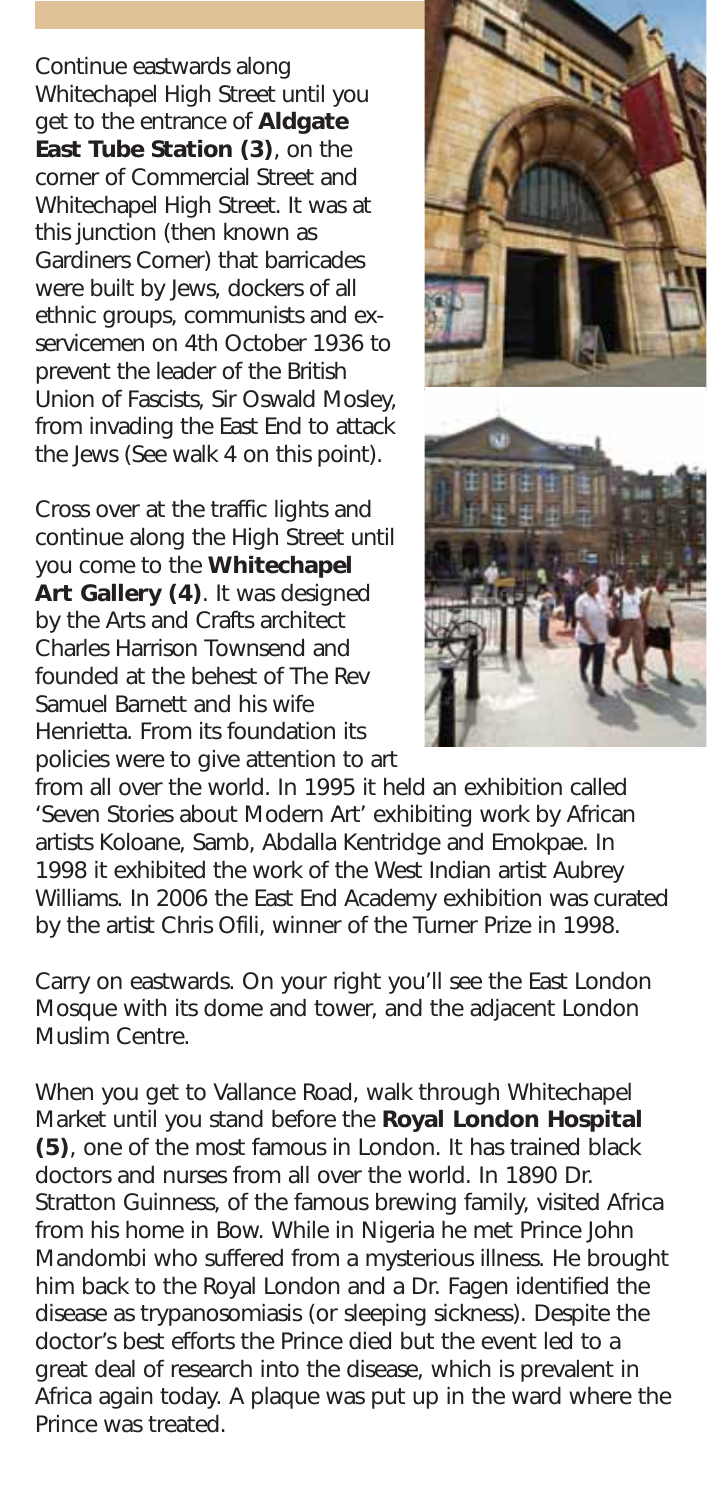

Also associated with the hospital was the Dominican-born pan-African writer and lecturer Celestine Edwards who enrolled here to study medicine in 1893. He arrived in Britain in the 1870s after working as a seaman. He worked as a casual labourer and temperance lecturer before accepting the editorship of the Christian magazine *Lux and Fraternity*, the periodical of the Society for the Recognition of the Brotherhood of Man. He lived at 4 Gotha Road, Bethnal Green.

As you pass by Brady Street on your left you will see the new **Whitechapel Idea Store (6)**, one of Tower Hamlets Council's 21st century library and learning centres. The architect of this 2006 RIBA award-winning building (and of the Chrisp Street Idea Store in Poplar) is the exciting modern architect David Adjaye, who is of Ghanaian descent.

Opposite the Whitechapel Idea Store is the **Tower Hamlets Mission (7)**. Built in 1971, this is the only Methodist Mission left in the East End. On this site in the 18th century stood a inn called the White Raven Tavern. This inn (and the Yorkshire Stingo pub in West London) played a central role in the lives of many of black Londoners. It was here that the Committee for the Relief of the Black Poor distributed alms and support on a weekly basis. In 1895, speaking about the life of the poor, Cecil Rhodes said, "I was employed in the East End of London yesterday and attended a meeting of the unemployed. I listened to the wild speeches, which were just a cry of 'bread! bread!' and on my way home I pondered over the scene and I became more than convinced of the importance of imperialism." In the 1780s the aristocratic philanthropist Selina, Countess of Huntingdon, built a Zionist church for the local black population. In the late 19th century, a Primitive Methodist church was also located there.

The Methodist Mission had originally been housed in the building above Whitechapel Tube station but moved into the old church in 1964. During the First World War the minister would take in black servicemen from the Empire to give them some home comforts. The Mission still cares for people of all races and faiths today.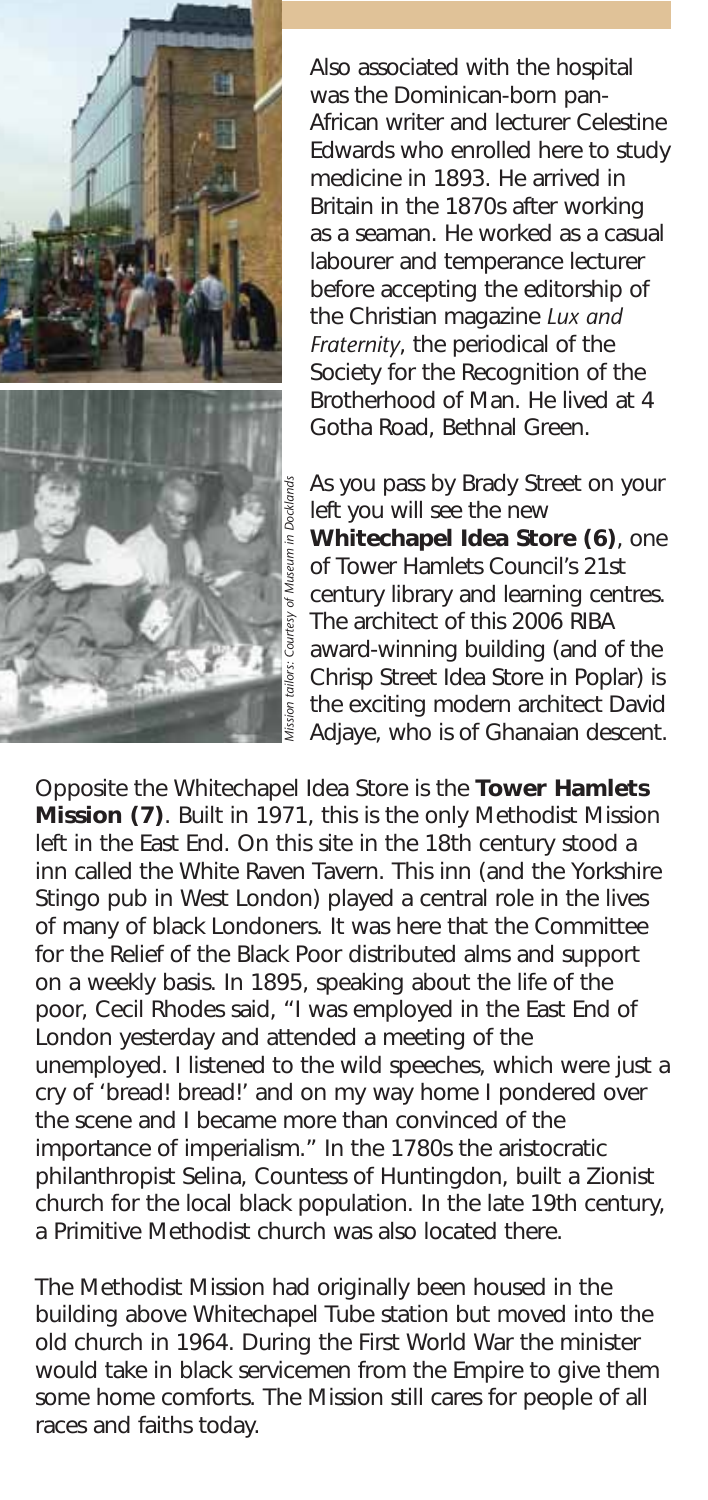

Just opposite the entrance to the Tower Hamlets Mission is a statue of **William Booth (8)** – founder of the Salvation Army. Use the nearby crossing to go to the south side of Mile End Road, turn left and continue eastwards. Over the road you will see a large brown building which until the 1960s was Wickhams department store ('the Harrods of the East'). This site (**69 Mile End Road (9)**) was the home of the 18th century writer and Calvinist preacher John Marrant. Like many black Loyalists he settled in London after service with Britain's armed forces in the American War of Independence. Selina, Countess of Huntingdon, arranged for his story to be published in 1785 – it was called *A Narrative of the Lord's Wonderful Dealings with John Marrant, a black now going to preach the Gospel in Nova Scotia*. As a Methodist minister he led congregations of all colours in London and Canada.

Just past Wickhams is a white building which is now the **Al-Hud Cultural Centre and Mosque (10)**. It caters for the Somali community in the borough which first started to arrive with seamen in the early 19th century. In the late 20th century, thousands of Somalis came to the UK to escape the civil war being waged in their own country. You will notice that on the other side of the road opposite Wickhams there are several Somali shops.

Keep on going eastwards and turn right into **Stepney Green (11)**. It was here in 1632 that a 'blackamoor' by the name of Grace was presented by the churchwardens for 'living incontinently with Walter Church'.

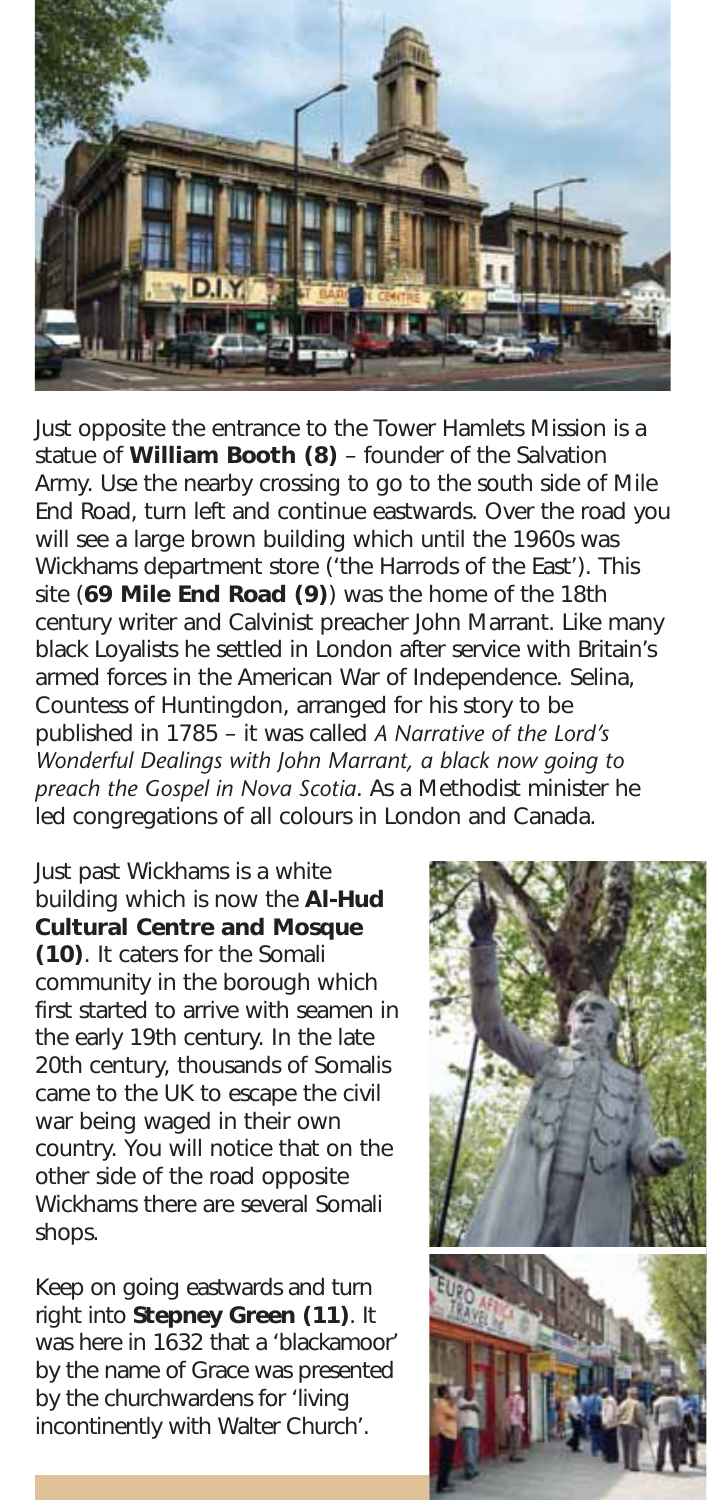



Go along the footpath, through the long park on the left, passing some of the finest Georgian houses in the borough. As you emerge from the park, in front of you through the trees, you will see the oldest structure (and certainly one of the most beautiful) in the East End, **St. Dunstans & All Saints Church (12)**. Its backdrop shows one of the area's newest structures – Canary Wharf in Docklands. The church was founded in the 8th century but the earliest parts of the present building date from the 13th century. The church falls within the domain of the Bishop of Stepney. Two former bishops, Joost De Blank and Trevor Huddleston, played a very prominent part in fighting apartheid in South Africa. History was also made here in 1995 when John Sentamu was made Area Bishop. He was born in Uganda

and was the first black Anglican bishop in Britain. He was recently made Archbishop of York. He had been a judge in Uganda but fled after being persecuted by Idi Amin.

Continue eastwards past the roundabout. Continue along this road, go over the bridge and take the first turning left. The third turning on your left is Copperfield Road. The first set of buildings as you enter the road now house the **Ragged School Museum (13)**. This property had previously been one of Dr Barnardo's Ragged Schools. Barnardo famously declared "my candidates come from all over the world". Current research reveals that over 5% of those who entered the Doctor's East End establishments in the late 19th century were from a black or mixed race background.

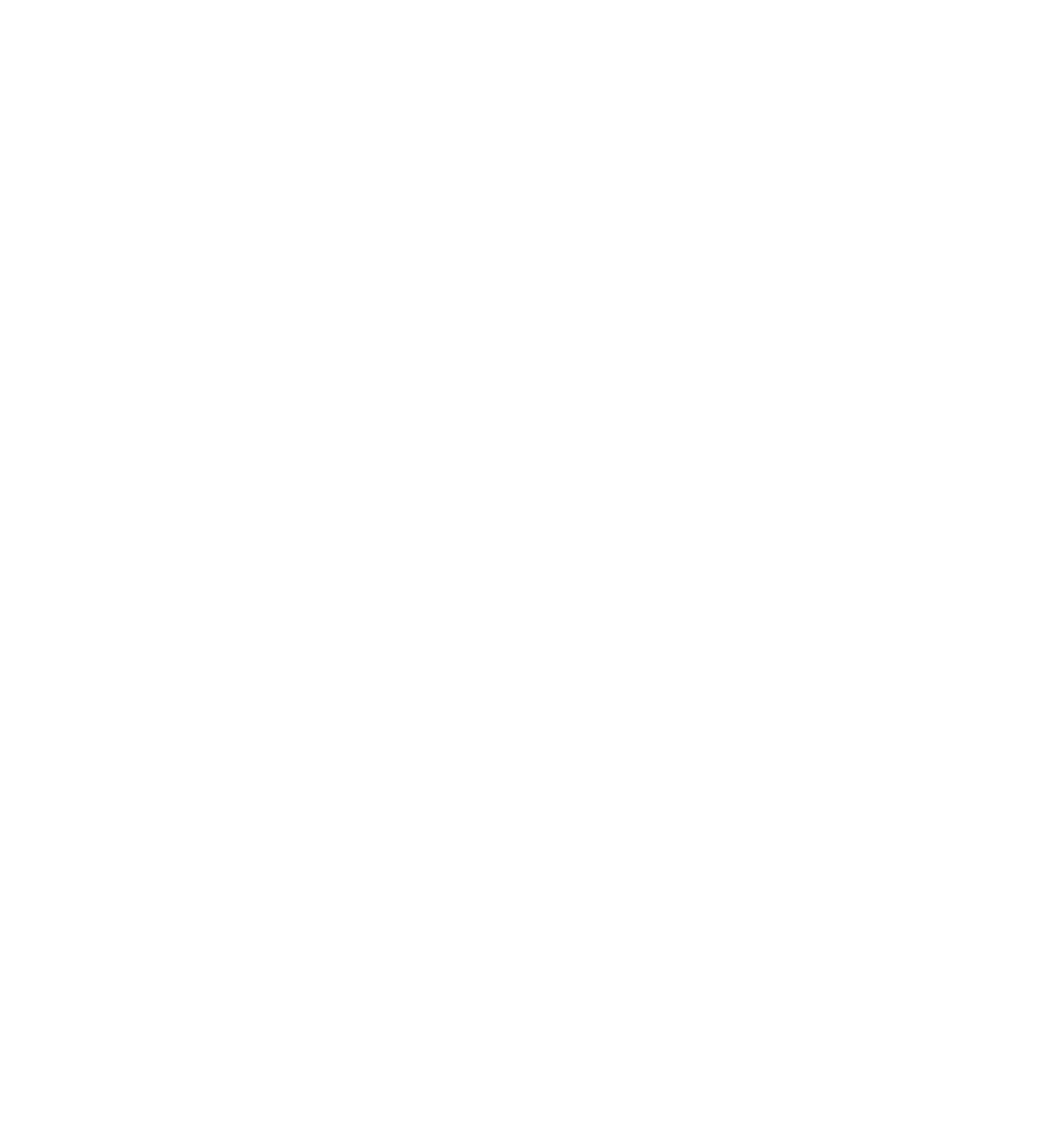# **Timeline**

- *1586 Earliest records of black people in Tower Hamlets.*
- *1596 Elizabeth I orders the expulsion of all black people from England.*
- *1773 Phillis Wheatley publishes 'Poems on Various Subjects, Religious and Moral'.*
- *1780 The Gordon Riots.*
- *1786 Sierra Leone Scheme.*
- *1807 The abolition of the slave trade.*
- *1834 The Emancipation Act is passed.*
- *1888 Walter Tull, one of Britain's earliest black professional footballers, was born.*
- *1919 Race riots in the East End and other British port communities.*
- *1948 The Empire Windrush arrives at Tilbury Docks with 492 Jamaican passengers amongst others.*

### *Did you know...*

**...**that a Captain Sutherland was hanged at Execution Dock in Wapping in 1809 for murdering his black cabin boy?

**...**that John Newton (1725-1807), the composer of the great Christian hymns 'Amazing Grace' and 'Glorious things of thee are spoken' was born and grew up in Wapping. He went on to found the London Missionary Society which fought for the rights of the people of Africa especially in Southern Africa.

**...**that the first (and so far the only) black mayor of Tower Hamlets was the Ghanaian-born Kofi Appiah in 1992-93?

**...**that King Sobhuza ll of Swaziland visited the black sailors at the Queen Victoria Mission in East India Road in 1926?

**...** 2003 Mercury Music Prizewinner, Dizzee Rascal, was born and grew up in Bow and went to Langland Park School?

**...**Claudia Jones, feminist, black nationalist, political activist, community leader, communist and founder of Britain's first black weekly newspaper "The West Indian Gazette" also lived and worked in the area.